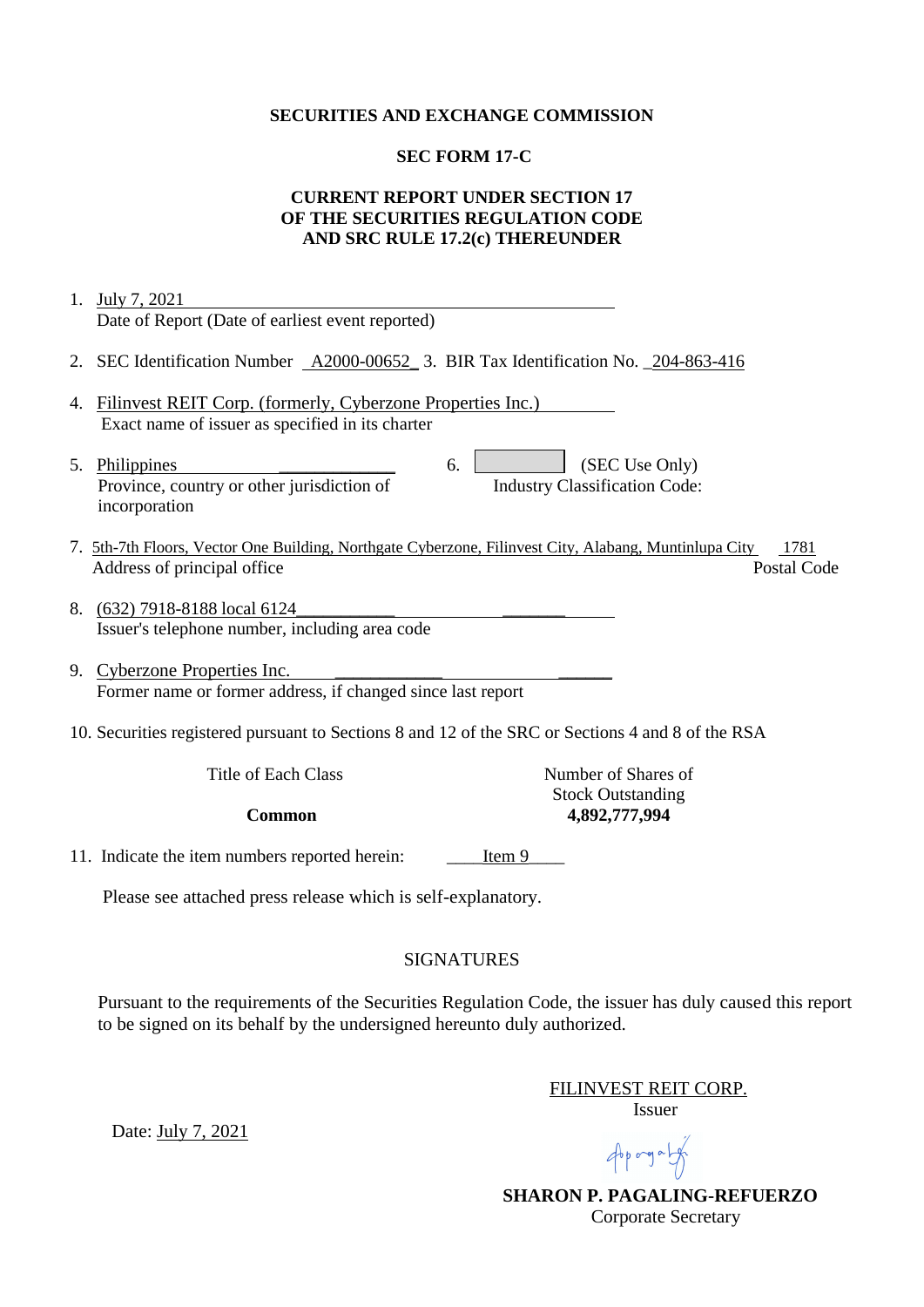**PRESS RELEASE For Immediate Release**

For inquiries, please contact: Gizelle Anne Zita 09778075685 gizelleanne.zita@filinvestland.com

# **Filinvest REIT IPO gets SEC nod**

Filinvest REIT Corp. (FILREIT, previously Cyberzone Properties, Inc.) has received a Preeffective Letter from the Securities and Exchange Commission (SEC) dated 6 July 2021 whereby the SEC has favorably considered the registration statement of FILREIT for a Real Estate Investment Trust (REIT) Initial Public Offering (IPO) subject to compliance with conditions and submission of documents set forth in the Pre-effective Letter.

The base offer is up to 1,634,187,850 common shares (the "Firm Shares") at an offer price of up to ₱8.30 per share, with an overallotment option of up to 163,418,785 common shares (the "Option Shares", together with the Firm Shares, the "Offer Shares"). In total, the Offer Shares will represent approximately 36.74% of FILREIT's issued and outstanding capital stock after completion of the offer, assuming the full exercise of the overallotment option.

The property portfolio of FILREIT consists of 17 office buildings on prime property totaling over 300,000 square meters of gross leasable area (GLA), and FILREIT believes that its property portfolio is well-suited to attract a diverse and globally recognized tenant base. As of March 31, 2021, well-known global tenants in the business process outsourcing (BPO) sector occupy 88.4% of the portfolio's occupied GLA. All of the buildings that comprise FILREIT's property portfolio — 16 in Northgate Cyberzone within Filinvest City in Alabang and one in the gateway of Cebu IT Park in Lahug City, Cebu — are Grade A buildings. Northgate Cyberzone, which was established as the first campus style IT Park in the Philippines, is strategically located in Filinvest City, the first central business district in the Philippines to receive LEED® v4 Gold for Neighborhood Development Plan certification. Northgate Cyberzone also has many amenities and features that cater to tenants in the BPO industry, as well as carbon footprint reduction initiatives, such as the country's largest district cooling system that reduces power and water consumption and carbon emissions in the buildings.

With the SEC Pre-effective Letter, FILREIT has moved one step closer to launching the country's third REIT offering. It is expected to secure approval from the Philippine Stock Exchange (PSE) of its listing application, and its Order of Registration and Permit to Sell from